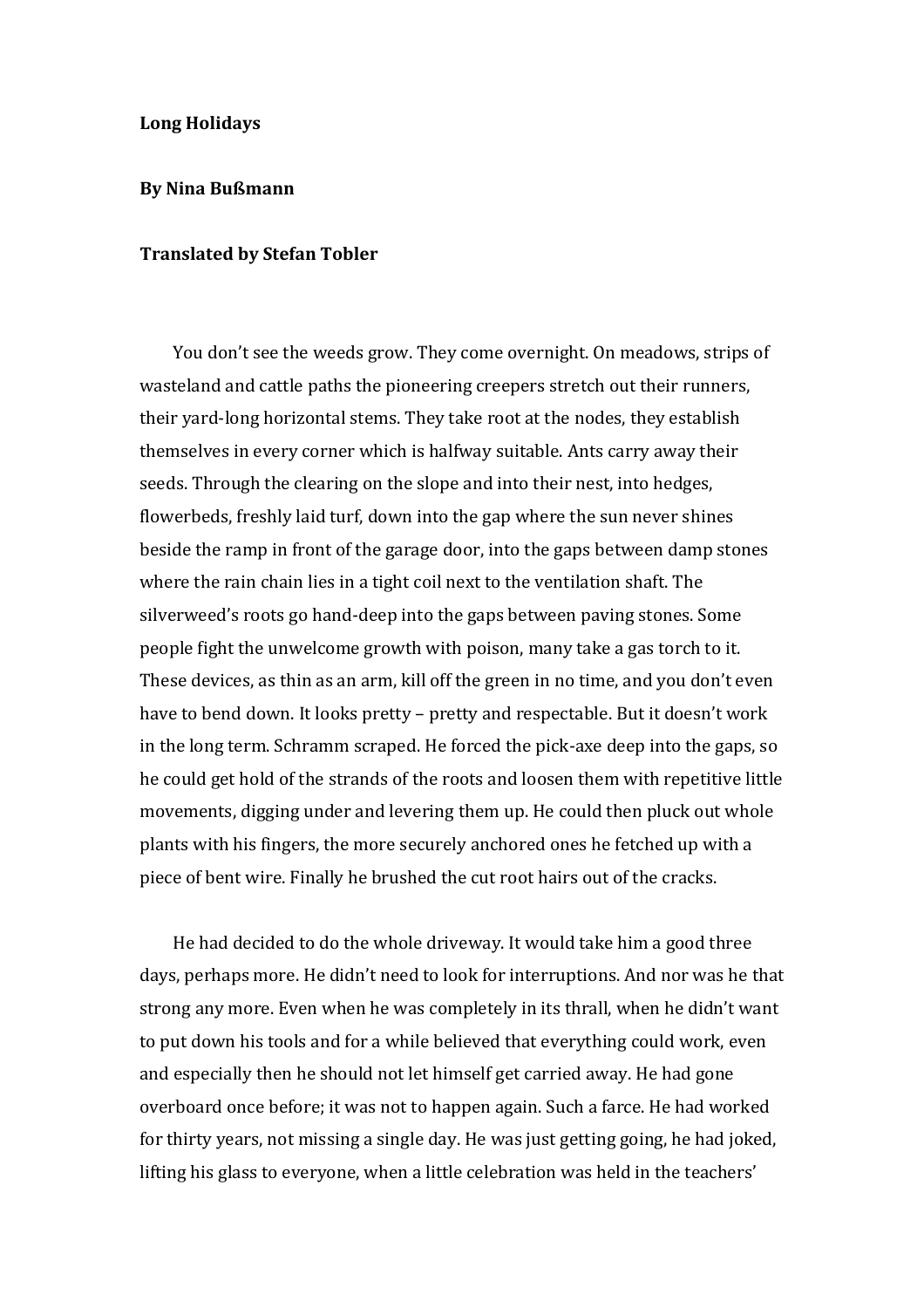lounge on the anniversary: you won't get rid of me that easily, said Schramm. You wouldn't know what to do without the job, someone said.

There had always been people like that. But when the staff used to meet up for a drink at the Greek restaurant before the Christmas holidays and the end of the school year, he had always been there. The last time he had stayed until the early hours. Like everyone around him he had become more and more merry, until he saw double. Don't you ever lose it, asked the trainee teacher, resting her head on her hand to look at him from below. Schramm smacked the edge of his blade down on the paving stones so that sparks flew. And yet he could be happy with himself. He would soon have finished the first row, and the first one was the hardest one. He had almost reached the patch of level ground in front of the bank where the clematis grew whose fake, felty umbels were wilting on their necks, and winding their stalks around the wireframe which Schramm had erected for them.

Controlling a class isn't a dark art, he had said to the trainee teacher, and everything seemed sensible again. You have to keep on top of things, you have to know where you stand and what the next step is. Children have a nose for these things. They know, he commenced, when you aren't sure of what you're doing, when you don't know what comes next. Do you know what they call you, she asked and hid her mouth behind her fist, blinking up at him from under her short clogged eyelashes which crumbled to bits of soot in her tear duct. Do you know what they call you! What's it to you, he had to ask. At least there was never a raised voice in his lessons. And when something happened once, he had sent a clear signal.

It isn't true that when your habitual duties are removed your world collapses immediately and you plunge into a void; that you creep around from one room to the next and don't notice when you start to talk to yourself; that you have a senile, cheerful gratitude when a company calls up with a survey or sales pitch. It needn't come to that. The days need to have a rhythm, a beginning, an end and always the same shape – a shape you can really grasp with both hands. That's not boring, it's just useful when you want to concentrate on a task. And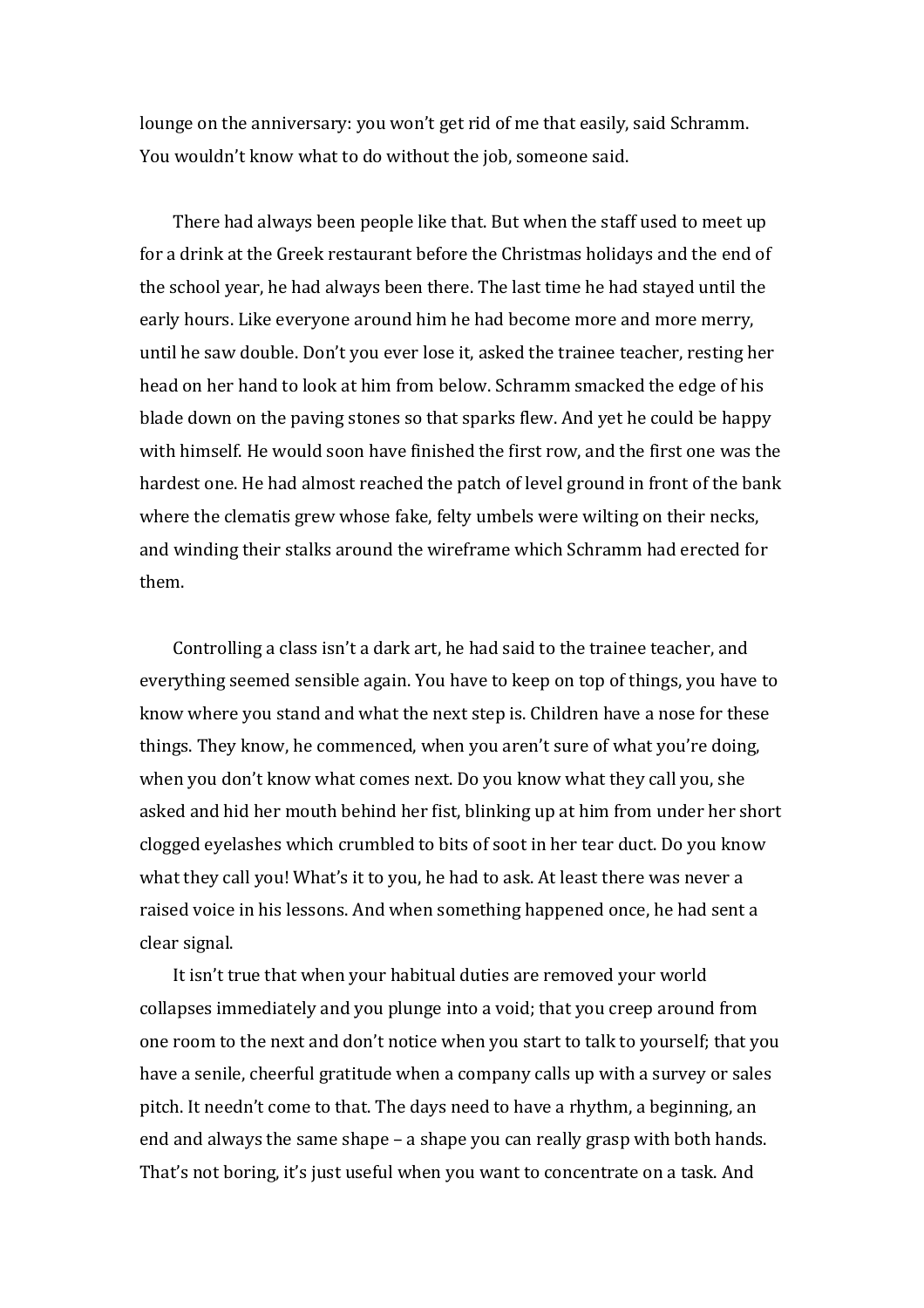everything alive has its task to fulfil, which wears it out in the end. When Schramm bought beer, no one needed to draw conclusions; the beer was for the snails. There were too many of them. Their trails glistened along the edge of the grass, swung in threads from the tips of blades of grass and got caught in the pores of the cement. Once in his childhood he had found a whole ball of them in the corner of the garden where he used to like to dawdle when he was young, behind the mound of earth his father had made starting some job or other. Sweating foam, they were feasting on a dead beetle, snuggling up around its shell. Only the ends of its antlers were poking out of the pile. Schramm had fenced them in. He had layered sticks and stones around them in the firm belief that after he had been called inside the animals would stay where they were at least until the next morning. But they hid away by day and ate at night. They searched for and found the youngest plants and damaged them. He scattered lines of chalk as defences and made new traps every day. It had to be fresh – fresh dark beer, that drew them powerfully to it and they drowned in it.

He must have his reasons, they said about Schramm, he knew that, and knew who pointed at him when they passed, while he squatted or kneeled as he worked, but he couldn't worry about how people saw him too. It was easy to work out why people were suspicious when someone proceeded cautiously. Waidschmidt came to mind again. You could say what you liked about Waidschmidt. No one was forced to like him. For all his apparent asceticism, he was a spoilt boy, calculating and incapable of human feeling. But only someone who knew him ought to say that. Most people knew next to nothing about him. However much they mocked and complained about him, and even the teachers complained about his pedantry and his over-the-top industriousness, they were just as vocal when it flipped into refusal almost from one day to the next. What people cannot stand is when someone acts consistently. He was going too far, people said about Waidschmidt; he was going too far, people said about Schramm. He didn't want to think about that now. Waidschmidt had been apprehended when he tried to stop a car; it was just before his final exams. He had obviously been walking for days, without sleep, food, water, just walking. Overall his statements must have been confused and his condition worrying. And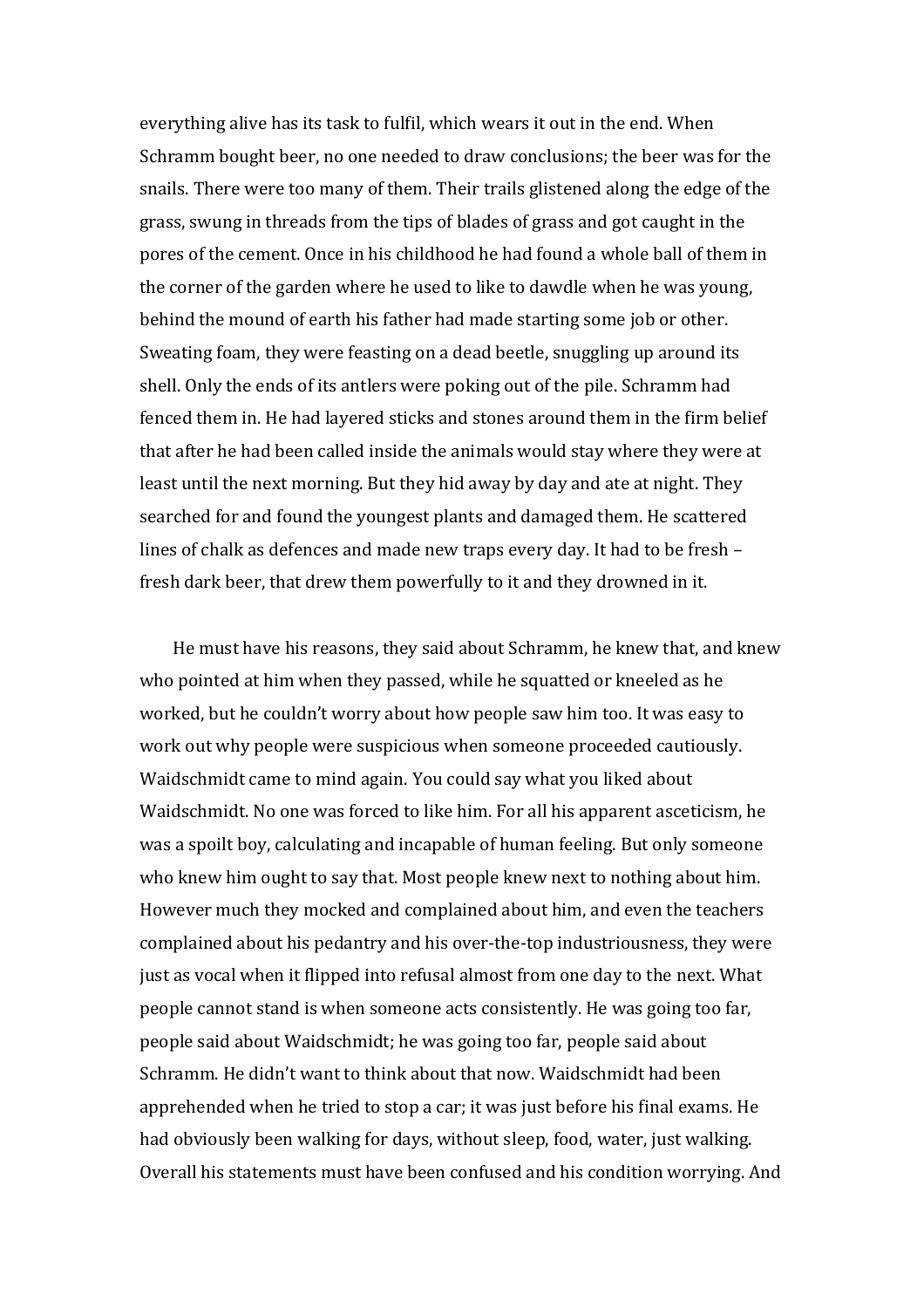when he was taken to the clinic, apparently he agreed to it, was even enthusiastic.

No matter how much people gossiped and whispered about Schramm, and about his mother and him to his face and behind his back, about Waidschmidt and him, none of it came anywhere near the truth of these relationships determined by purpose and chance. We don't know what another person is thinking. Not a new or complex thought, but true. And by speaking one cannot change that; by speaking two cannot change that, however sure they are of what they agree on. They are just mutually deluding themselves. Waidschmidt had turned these issues over thoroughly enough in his hard skull. Schramm knew that better than anyone else and yet did not know everything – not how serious Waidschmidt was about his half-digested knot of thoughts and not whether he was just trying out these big words or whether he was serious in his intentions.

There'll be stories to tell about you! Schramm had known that right from the start, when the newly arrived boy stood in front of year eight with his satchel. Not a single week, Schramm remembered well, not even that habitual period of grace had gone by before he attracted the others' mockery, scorn and in the end their hatred. His ostentatiously sleepy appearance was enough to get them going; they were finely tuned to notice arrogance. And one should not think that just because Schramm taught the natural sciences that he only knew his calculations, his rain charts, how to construct an experiment and about the interactions of matter and energy, but that he had no sense about interpersonal complications. The opposite was true. He saw what was happening; he knew how they separate master and servant, friend and foe. But it would have been wrong to get involved in the young people's affairs. In Waidschmidt's case not only wrong but completely unnecessary. Larvae, Waidschmidt said. They live a larvae-like existence. They eat what is put in front of them and they want just so much, no more. You need an enemy, he explained, else you don't know where you stand.

He was not older than fourteen when he shared this thought with Schramm, when he waylaid him outside the chart room, as he was not satisfied with a line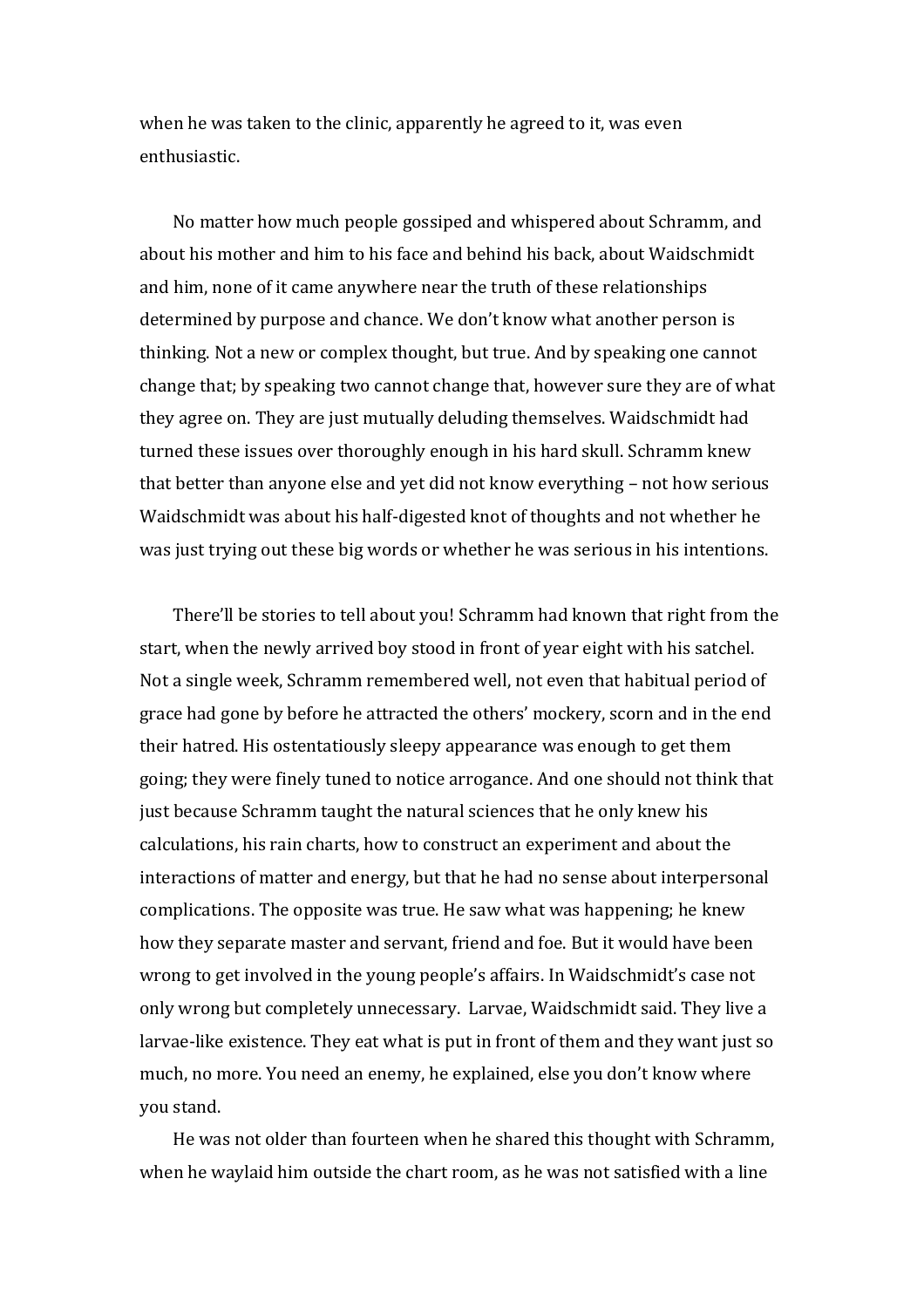of argument Schramm had used. With his toes pointed outward and his satchel held in front of his stomach, there he stood. Whenever Schramm thought of Waidschmidt, he thought of his satchel of tobacco-coloured fake leather, which was already ugly and worn at the corners. It had no room for the necessary books, for nothing but the thin-leafed notepad, its pages filling with Waidschmidt's tiny jagged handwriting as he sat in the back row. And although one should not simplify these things, probably the satchel said everything one needed to know about its owner. Schramm was not comfortable with Waidschmidt waiting for him. Soon he was waiting for him almost every breaktime next to the room with the charts for which Schramm was responsible. If only he had shown him clearer limits at the start, thought Schramm and listened from the outset to the small, bad feeling, which although never domineering had always been present. To every answer there was a question. To every statement Waidschmidt had a riposte, yet that was a natural part of things; as in any conversation which deserves to be called a conversation; in these cases it is not about being right, but about the thing itself – a conversation which can never really be completed, but only interrupted. He had allowed himself to be drawn in by it, and not thought anything of it. He did not think what was driving the boy or whether the boy was expecting some advantage from it.

The long holidays were always a critical time. For as long as his mother had been alive it had not been easier; it had been much more difficult. He would have been able to make the whole thing clear to her without attracting her scorn – and rightly so, thought Schramm. His mother rightly valued brevity and clarity. Rubbish, she would exclaim as soon as she sensed that someone's claims were half-baked. She had a fine nose for these things. Rubbish, and with that she was done with what had been said, had pressed it into the cigarette stub in the ashtray and sorted it into one of the meagre categories in her head. Debtors' and creditors' lists, a simple system. Even when she went into the home and was less clear in her questions, he could never tell what the curve at the corner of her mouth meant, whether she was doubting what he said, disapproving, or perhaps not even realising when he told little white lies to spare her. Or whether it was not she so much as her body that governed and called up this expression, so that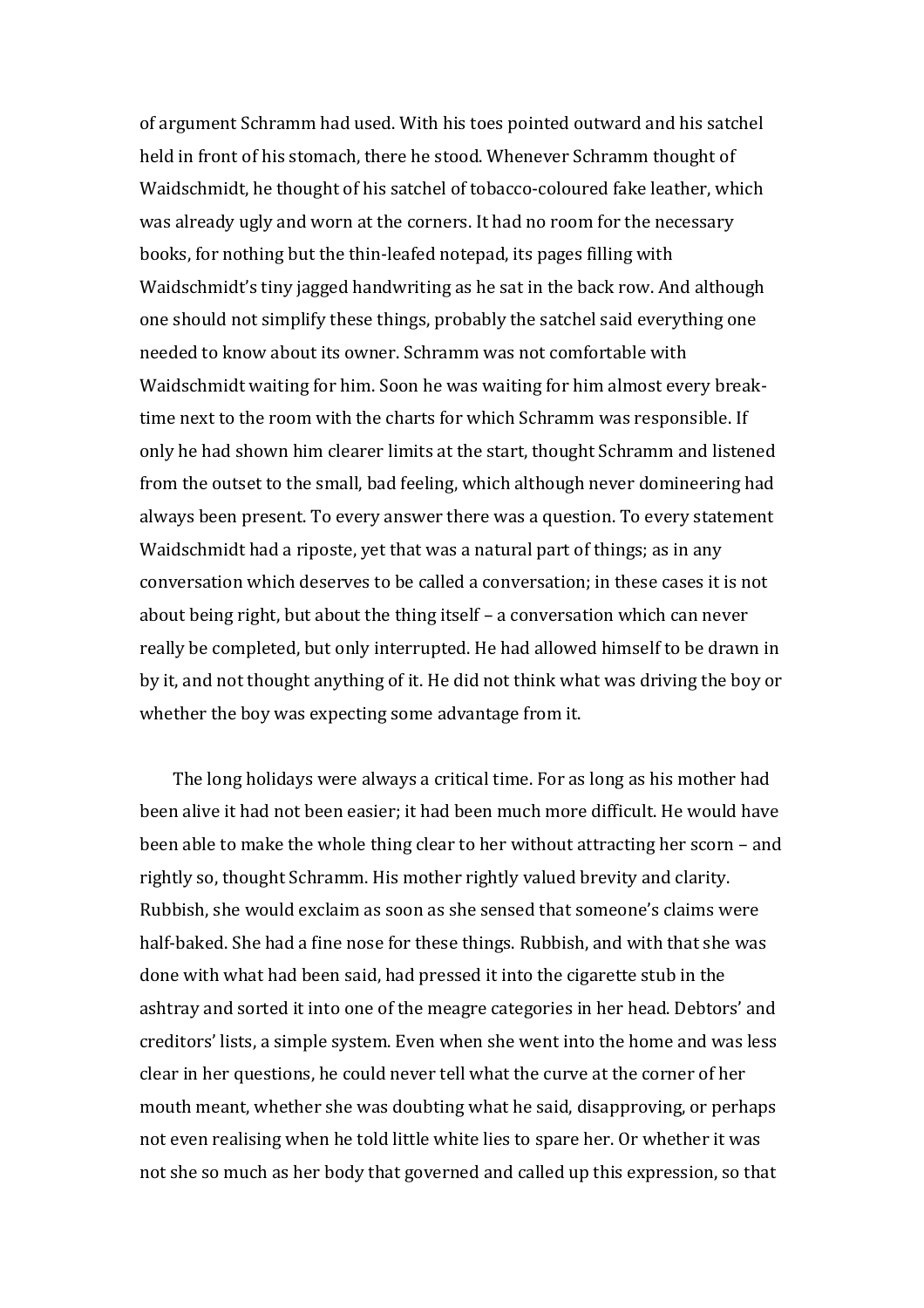even though it was not a beautiful expression, at least the form was maintained when her cognition could no longer connect to what was said.

Had 'her hand slipped' and slapped him, that would have been the end of the matter for her, although not an appropriate description. It did not help anyone if the events or the affair – as the headmistress called it in her last call – were brought up again and again. You can spend a long time looking for the mistake in a chain of calculations if you have made assumptions at the start about wrong amounts. He would never do that again. People disturbed you soon enough. They came from outside and they came without any encouragement. At the latest at around half past nine came the announcements from the open air pool in the wood higher up the slope and the calls and yells of the children chasing each other down the scarcely used residential streets. The lines of their chalk drawings reached right up to the ramp of his drive. He could hear them whispering behind his hedges. From his bushes and flower beds he regularly collected the toys which they had thrown over the hedge in their high spirits. And once he had even tried to deal with them, in a good way, calling out: Look over here! Standing in the middle of the traffic-free street he had held the box with his finds in his outstretched hands. But none of them took anything. They just looked at him, as if it were so difficult to understand what he wanted of them.

It was not right, Schramm had known that immediately. He had certainly known it when a little later Waidschmidt had come back, and then back again. But those first times he had considered it a one-off each time, and so had not wanted to send him away. Later he no longer could, as a habit had been formed. But when Waidschmidt started turning up at every break, and soon spent the afternoon periods there too, that was not what Schramm wanted; it was Waidschmidt who instigated it. He was not to be driven away. Not even with the warning that tongues would wag. He just laughed about that. As he laughed when Schramm had to deny him the best mark because of apparently minor mistakes; as he laughed when he did not want to work out a formula for him,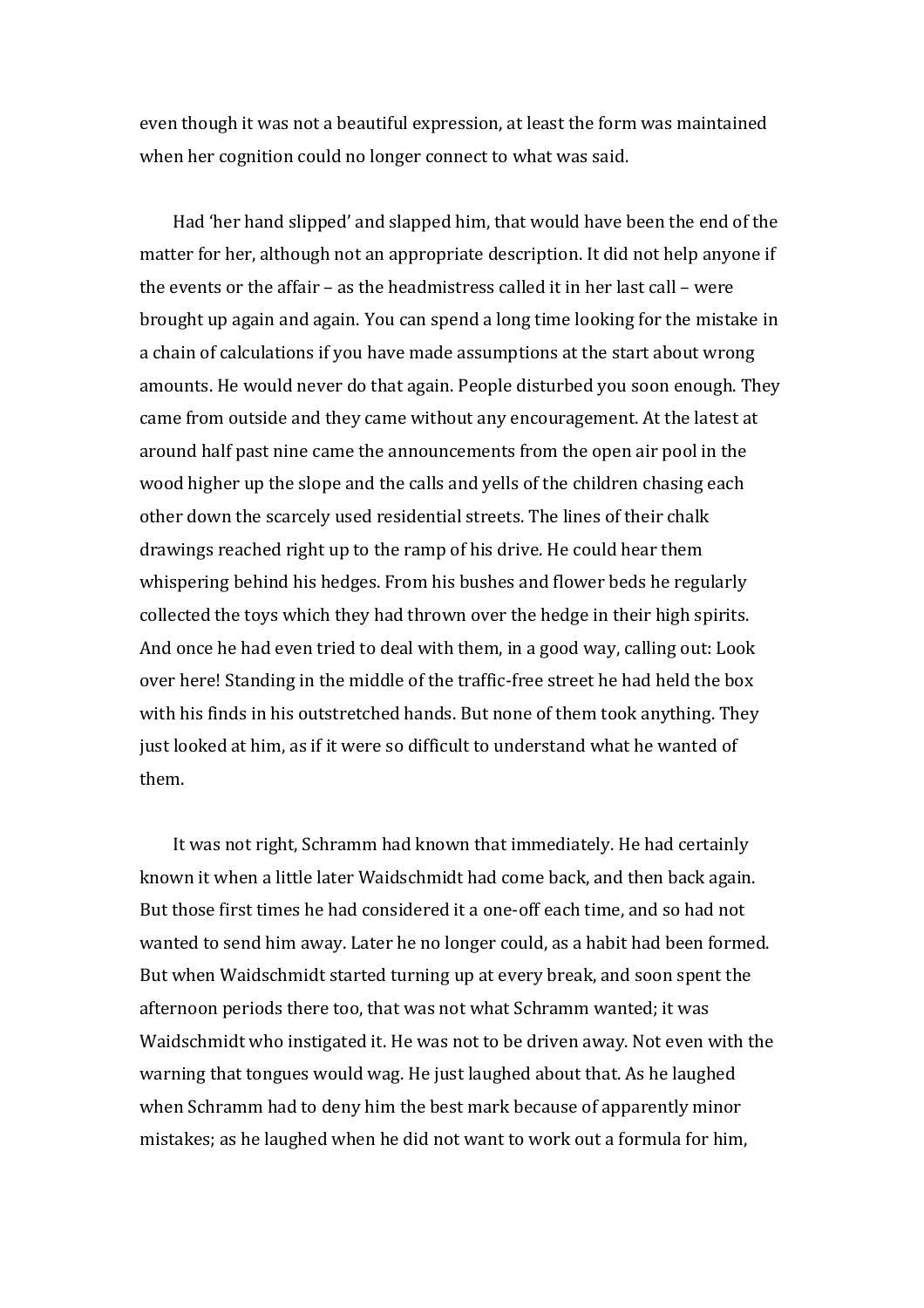because it was at that moment too difficult. You're the teacher, he said. You have to explain things and not make a secret of them.

That is how he talked, how he had to talk. Even at the end, when Schramm ordered him to see him, because he could make neither head nor tale of his behaviour. Ordered him to the chart room which Schramm, incidentally, in spite of the fact that it was set pleasantly apart, did not like. I just can't wait, can't wait to get out of here, said Waidschmidt. You're getting ahead of yourself, my boy, said Schramm, holding his last exam paper in front of his nose, showing him the mistakes, none of them serious but which, when added up, were considerable. Leaning against the wall, Waidschmidt looked down at the paper, standing comfortably there as if it were no longer of importance, thought Schramm. You won't get to America like this, he said. And he heard their cheers. Even through the closed windows the sounds echoed up from the schoolyard of their shouts and yelling, and of the hollow rattling when a ball smacked into the mesh behind the goal posts. And from Waidschmidt's mouth for the first time the word *we*.

It was just before the exams and not different to any other year, when the eighteen-year-olds sat out drinking on the meadows until it grew light, the short nights around a campfire passing with vodka and vows. Even the ones who had barely looked at each other until then swore they were brothers for life, just before they all separated forever. Just before the last exams Waidschmidt was seen near certain groups. Let him. It was nothing special, not the first time; Schramm knew that and yet did not know any more about it.

A practical joke, said Schramm, thinking about the mag. It had slid out of a rolled up chart of the ocean currents one lesson and fallen to the floor. The girl in the front row hooked the chart onto its catch. Everyone else peered, even those in the back row peered at the magazine lying at Schramm's feet, at its picture which showed too much at once: two pairs of arms growing out of one backside in a convoluted mass, one body which covered another one and just let it be glimpsed that one body was hanging over the other like a dog. One could not see anything completely in this picture; everything could be guessed; and that was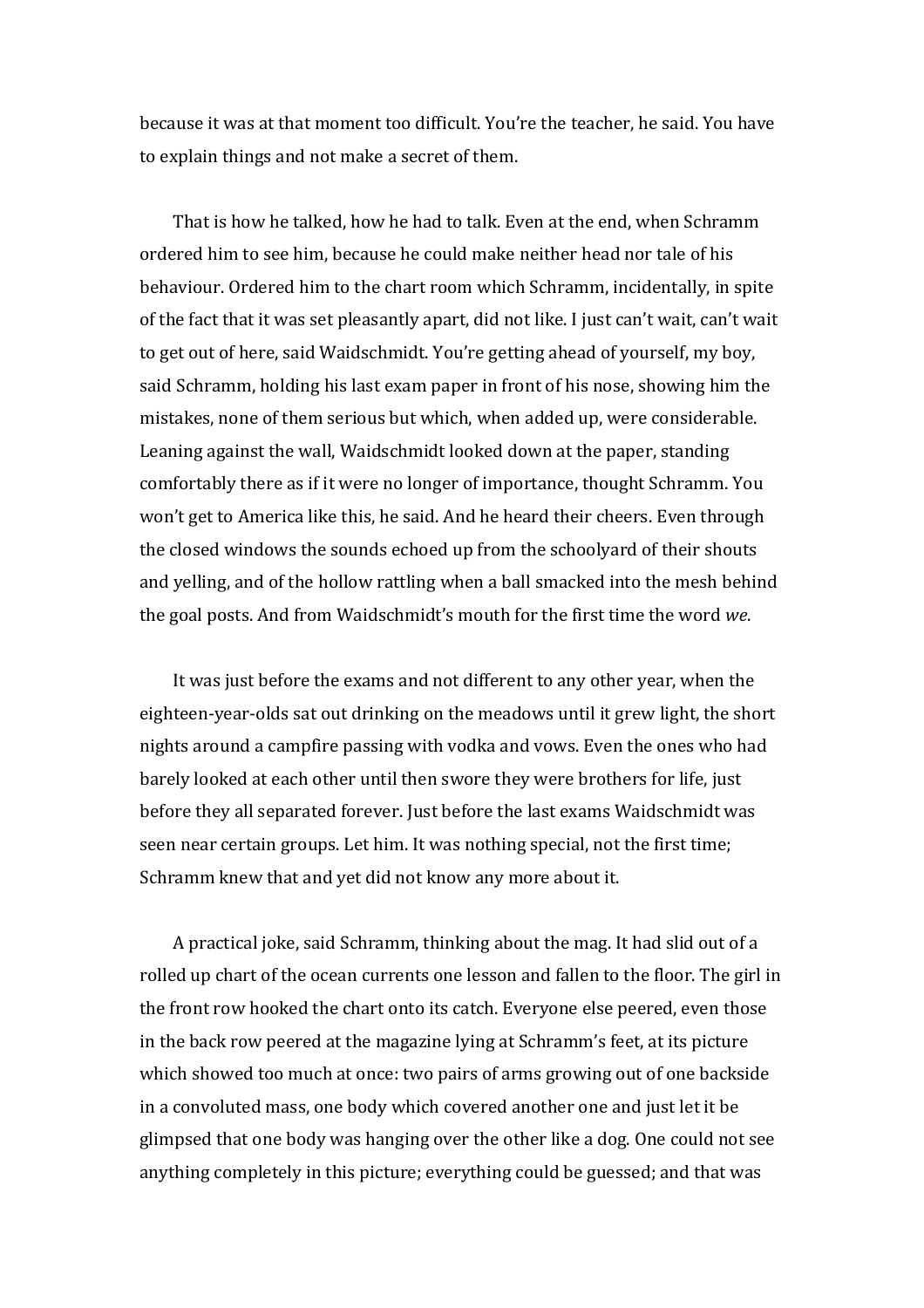what made it all so much more invasive and unpleasant. The way they squatted in their rows, almost adults, squatted and waited to see what would happen next. And the girl, who had grown so much, stood beside the now unrolled and still trembling chart with its circling arrows on a blue background and did not move. Blotches appeared at her worn-thin neckline and blossomed up over the curve of her cheeks and up to the bay of her dirty parting. Schramm poked at the magazine with his foot, kicked it so that it flapped open and stopped a step away. So, are we going to wait until tomorrow, he asked, and he felt himself calming down inside as he waited for her to bend down stiffly and carry it, folded up again, to her seat, before he put the topic for the lesson on the board.

He did not know what Waidschmidt's part in it had been. Just as he did not know, would never know, if he had blamed him or said nothing, had suggested something or denied everything. Blamed him and then lost his nerve because the half of it was a lie. Schramm would never know, nor even work out for himself which of all the possibilities he disliked the most. And nor could he put his finger on the point when things had started to change and he had become concerned. It was not when Waidschmidt had started to make little mistakes. In the last exams they had not been major mistakes, but they had been mistakes, the kind one makes out of carelessness. No doubt it was a highly intentional carelessness, as can be seen in people who suddenly want to show that they don't care about something. That is why in his stubborn way he had looked for friends and then a girlfriend. A girl like any other, Schramm thought. Every morning she sat in her place with her glucose tablets, her sharpened pencils and her damp hair tied up tight against her skull, so that you could watch it bleach as it dried at the back of her neck. When he bent down beside her, to check her calculations, he could see them – the little tousled tufts springing beyond her haircut and the blurred transition to the pale as sand, downy hairs which grew down her neck below her collar. She rarely allowed a mistake to slip through, but did that make her anything special? What did someone like Waidschmidt have to talk about with a girl like this, what had brought Waidschmidt to leave behind his life apart, which he had chosen and led consistently for years? Why does it matter, asked Waidschmidt, if I may ask?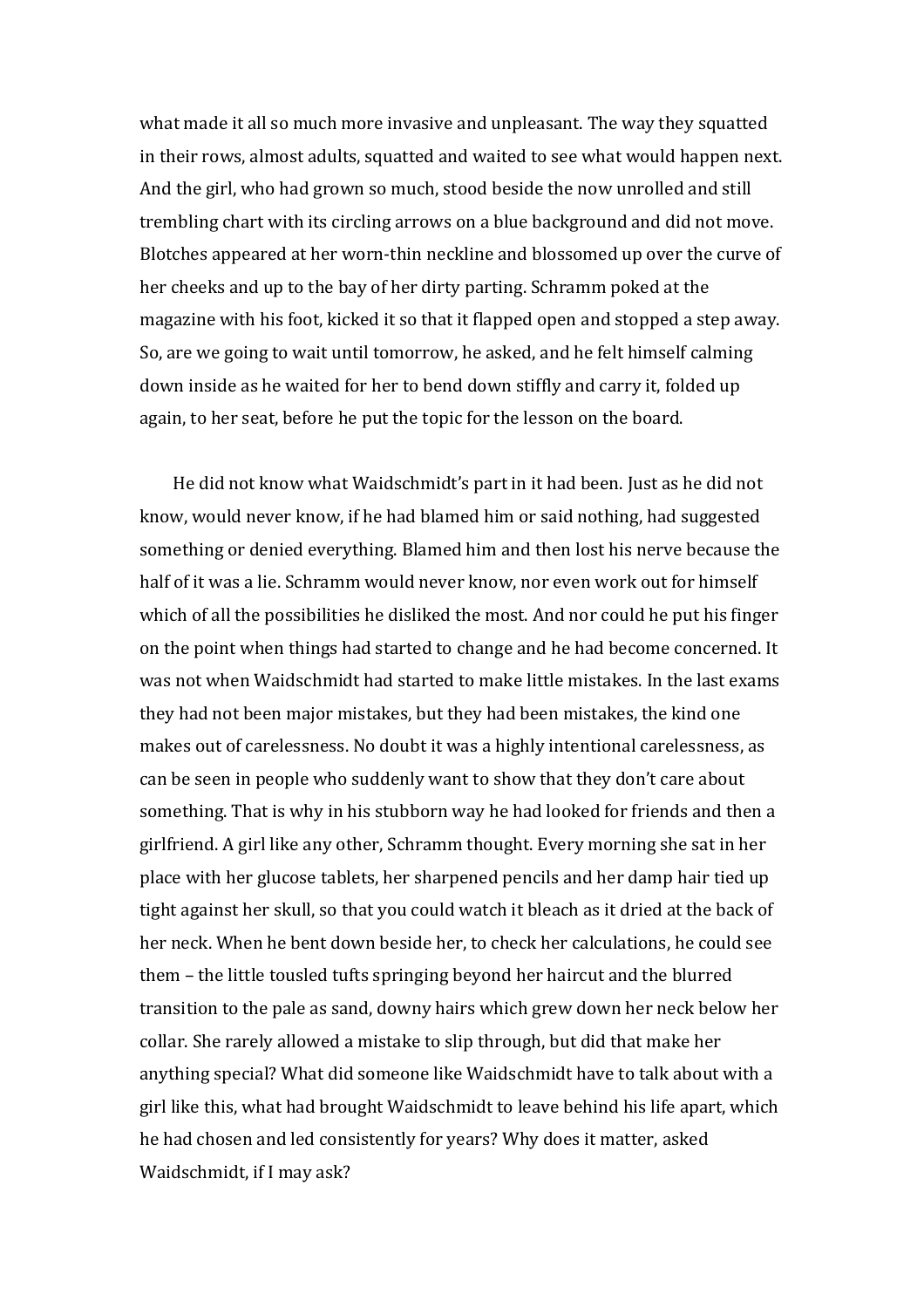An attempt – it could not have been anything else for Waidschmidt; an attempt – that is what he himself had called it in the end, thought Schramm. Her scrubbed clean legs, her black eyebrows, which still knotted in doubt even as she trained on her own in her free periods and after school, hurling the ball against the outside wall of the gym again and again. How like the others he had become, how little time it had taken him to join them, or rather: to throw himself at them, thought Schramm, pressing himself on them in a shameless way.

He had not been comfortable with the extent to which the boy had sought out his company, but when he suddenly stopped coming Schramm felt just as uncomfortable. And Waidschmidt did not answer any of his questions; he brushed them aside with empty phrases and evasive counter questions. We talk about this and that, you know, nothing much. And with the magazine, what was all that about? What are you getting at; you have to speak more clearly, he challenged him, if I'm to know what you're talking about. You're the teacher; you have to explain things, and not leave them vague. He was one to speak! An evasive tactic, thought Schramm, one big evasive tactic instead of a single useful answer, so that the one time he called for him, he wanted to send him away immediately, because he could not get a hold of him in any way. Yet with his hand on the door, already half gone, Waidschmidt turned round one more time.

How can you bear it, asked Waidschmidt. In your shoes I'd have gone mad long ago. And he ran his hand quickly through his hair, which he had started to wear longer recently. He stood there and listened with pleasure to the sound of his words as the little bulb above the door started to flash to indicate the end of break-time and shouts and footsteps entered the halls outside the room. You're heading for trouble, warned Schramm. You've got another think coming to you. Careful, he warned, the way he warned when someone was making more mistakes than usual because they were not paying attention: you're not the first. That is how he talked, but he could see that Waidschmidt was somewhere else. As if he was working out what would come next, Schramm thought. As if he knew all the possible phrases already, and he, Schramm, knew them too: If you want